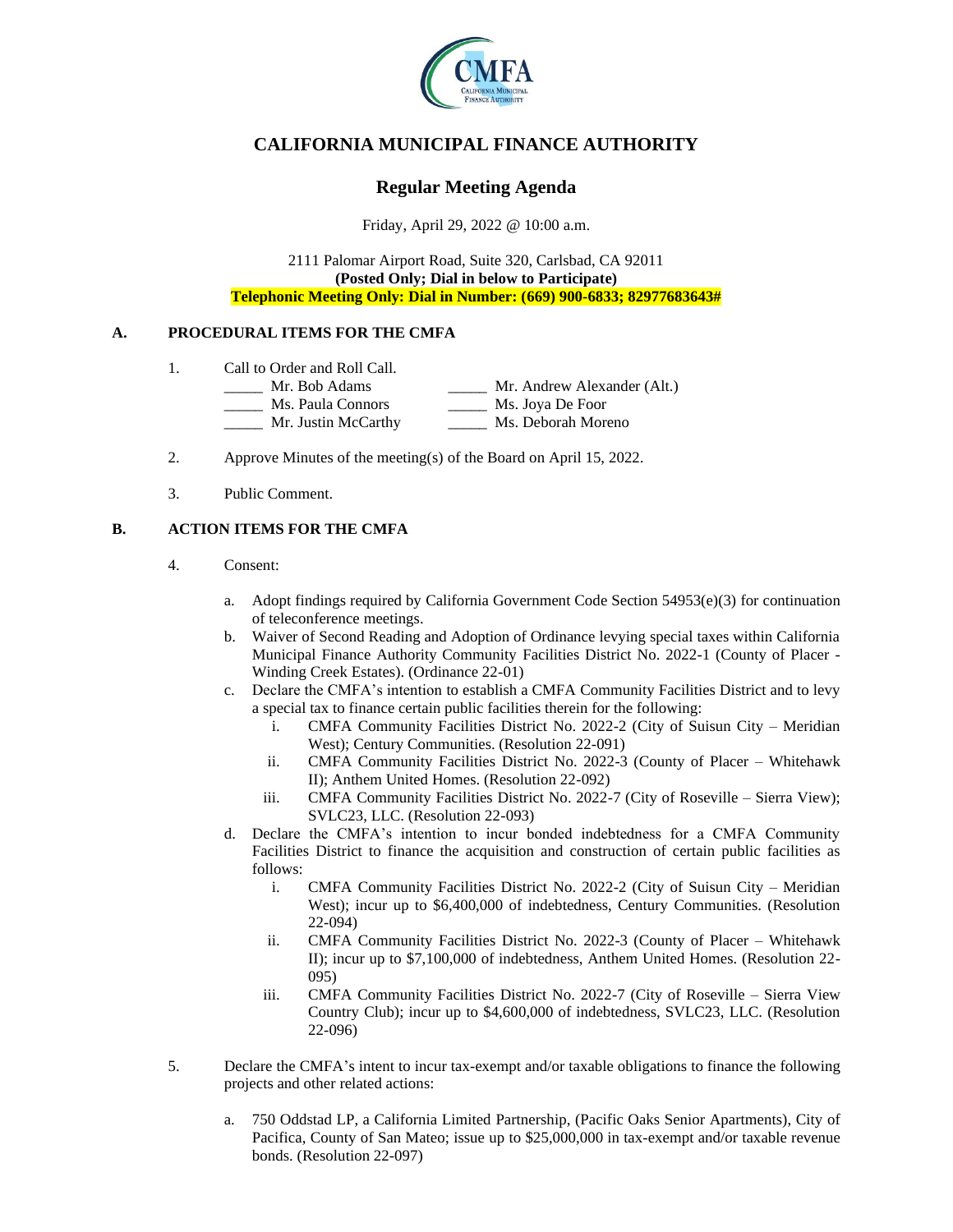- 6. Authorize the issuance of revenue bonds or other obligations to finance or refinance the following projects, the execution and delivery of related documents, and other related actions:
	- a. 2116 Brush, L.P., A California Limited Partnership, (Villa Oakland Apartments), City of Oakland, County of Alameda; issue up to \$40,000,000 in tax-exempt and/or taxable revenue bonds. (Resolution 22-098)
	- b. Mercy Housing California 107, L.P., a California limited partnership, (Villa St. Joseph Apartments), City of Orange, County of Orange; issue up to \$30,000,000 in tax-exempt and/or taxable revenue bonds. (Resolution 22-099)
	- c. Tiburon Place, L.P., a California limited partnership, (Tiburon Place Apartments), City of San Luis Obispo, County of San Luis Obispo; issue up to \$22,000,000 in tax-exempt and/or taxable revenue bonds. (Resolution 22-100)
	- d. Wheatland Pacific Associates, a California limited partnership, (Bear Ridge Family Apartments), City of Wheatland, County of Yuba; issue up to \$25,000,000 in tax-exempt and/or taxable revenue bonds. (Resolution 22-101)
	- e. Orland Family Associates, a California Limited Partnership, (Woodward Family Apartments), City of Orland, County of Glenn; issue up to \$20,000,000 in tax-exempt and/or taxable revenue bonds. (Resolution 22-102)
	- f. 2400 Long Beach, LP, a California limited partnership, (2400 Long Beach Apartments), City of Long Beach, County of Los Angeles; up to \$60,000,000 in tax-exempt and/or taxable revenue bonds. (Resolution 22-103)
	- g. UP Northstar, LP (Northstar Courts Apartments), City of Hanford, County of Kings; issue up to \$19,131,646 in tax-exempt and/or taxable revenue bonds. (Resolution 22-104)
	- h. Central Terrace LP, a California limited partnership, (Central Terrace Apartments), City of Oxnard, County of Ventura; issue up to \$44,288,038 in tax-exempt and/or taxable revenue bonds. (Resolution 22-105)
	- i. Mercy Housing California 72, L.P., (Sycamore Street Commons/ La Playa Apartments), City of Santa Cruz, County of Santa Cruz; issue up to \$30,476,000 in tax-exempt and/or taxable revenue bonds. (Resolution 22-106)
	- j. Village at Madrone, LP, (Village at Madrone Apartments), City of Morgan Hill, County of Santa Clara; issue up to \$115,000,000 in tax-exempt and/or taxable revenue bonds. (Resolution 22-107)
	- k. Orland Senior Associates, a California Limited Partnership, (Liberty Bell Courtyards Apartments), City of Orland, County of Glenn; issue up to \$10,000,000 in tax-exempt and/or taxable revenue bonds. (Resolution 22-108)
	- l. Sugar Pine Housing Partners, L.P., (Sugar Pine Village Apartments), City of South Lake Tahoe, County of El Dorado; issue up to \$35,174,153 in tax-exempt and/or taxable revenue bonds. (Resolution 22-109)
	- m. Alturas US Forest Service, City of Alturas, County of Modoc; issue up to \$10,000,000 in taxexempt and/or taxable revenue bonds. (Resolution 22-110)
- 7. Authorize the issuance and sale of special tax revenue bonds (BOLD Series 2022) in an amount not to exceed \$11,500,000 for and on behalf of CMFA Community Facilities District No. 2020-6 (County of Placer – PV 400) and approve related agreements and actions. (Resolution 22-111)
- 8. Authorize the issuance and sale of special tax revenue bonds (BOLD Program Series 2022A) in an amount not to exceed \$9,500,000, and related issuance and purchase of special tax bonds issued for and on behalf of CFD No. 2021-16 (City of Fairfield – Monte Verde) in an amount not to exceed \$6,310,000, and CFD No. 2021-19 (City of Rancho Cordova – Douglas 98, Phase 3) in an amount not to exceed \$3,190,000 and approving related agreements and actions. (Resolution 22- 112)

### **C. INFORMATIONAL ITEMS FOR THE CMFA**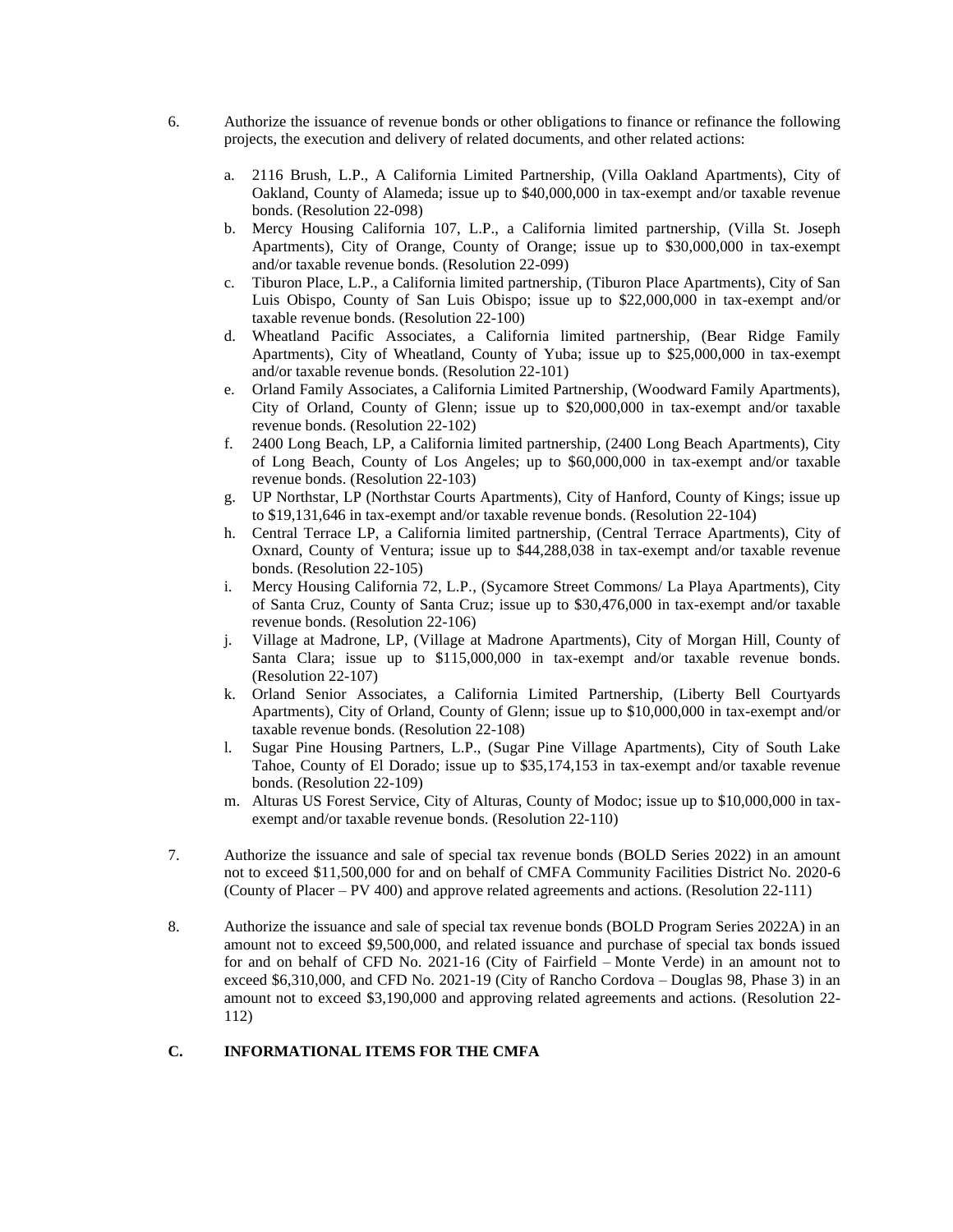- 9. Administrative Issues.
	- a. Executive Director Report
	- b. Marketing Update
	- c. Membership Update
	- d. Transaction Update
	- e. Legislative Update
	- f. Legal Update
- 10. Adjournment.

Address for public inspection of certain meeting materials distributed to the Board of Directors: 2111 Palomar Airport Road, Suite 320, Carlsbad, California 92011.

A request for disability-related modification or accommodation, including auxiliary aids or services, may be made by any person with a disability who requires a modification or accommodation to participate in the public meeting by contacting Kirsten Borgquist, (760) 502-0050, [kborgquist@cmfa-ca.com](mailto:kborgquist@cmfa-ca.com) 2111 Palomar Airport Rd, Suite 320, Carlsbad, CA 92011.

This 3-page agenda was posted at \_\_\_\_\_\_\_\_\_\_\_\_\_\_\_\_\_\_\_\_\_\_\_\_\_\_\_\_\_ on \_\_\_\_\_\_\_\_\_\_\_\_, 2022 at \_\_\_\_\_\_\_\_\_\_\_. Signed \_\_\_\_\_\_\_\_\_\_\_\_\_\_\_\_\_\_\_\_\_\_\_\_\_.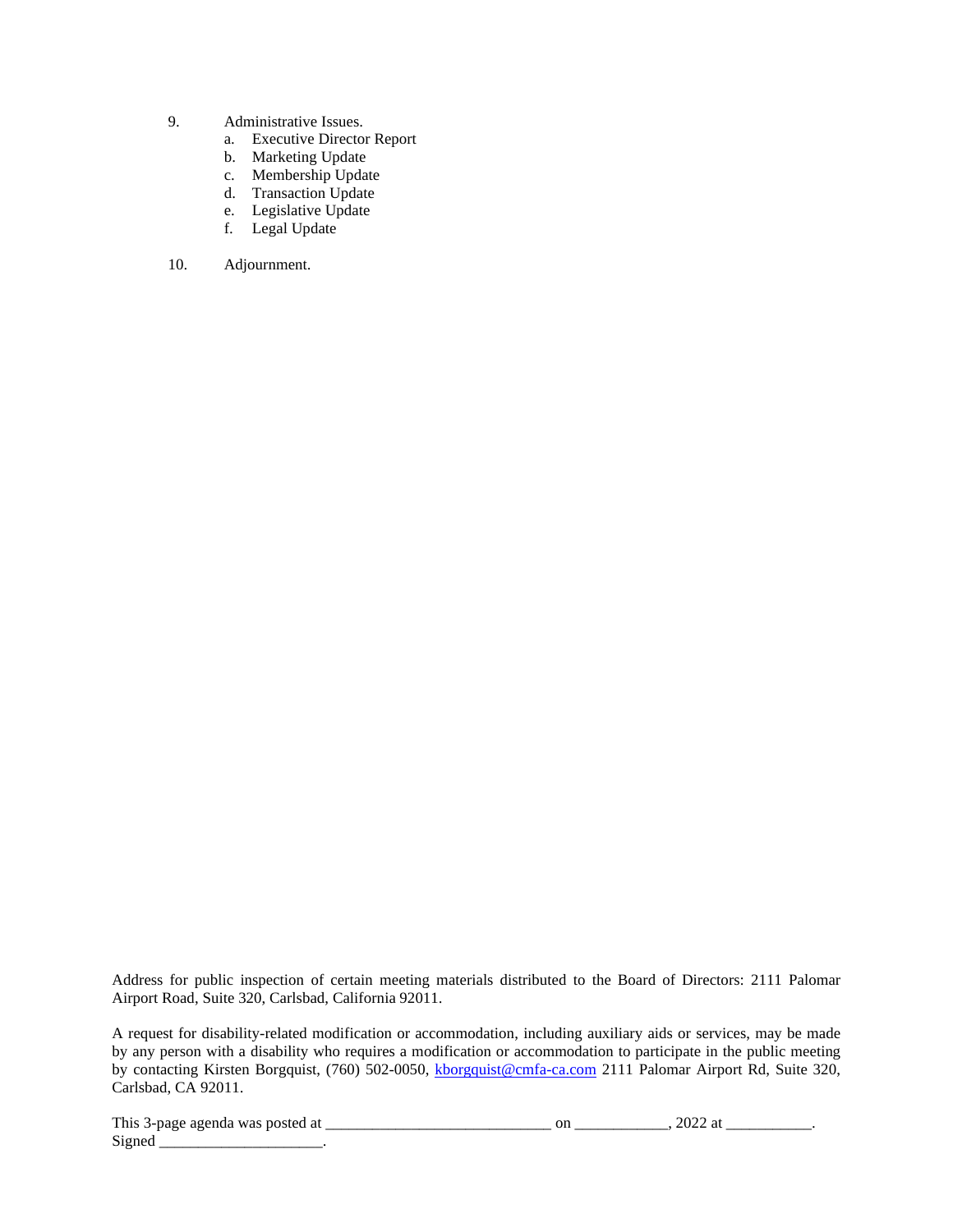

# **CMFA SPECIAL FINANCE AGENCY CMFA SPECIAL FINANCE AGENCY I CMFA SPECIAL FINANCE AGENCY VII CMFA SPECIAL FINANCE AGENCY VIII CMFA SPECIAL FINANCE AGENCY XII**

## **Regular Meeting Agendas**

Friday, April 29, 2022 @ 10:00 a.m.

#### 2111 Palomar Airport Road, Suite 320, Carlsbad, CA 92011 **(Posted Only; Dial in below to Participate) Telephonic Meeting Only: Dial in Number: (669) 900-6833; 82977683643#**

The following agenda will be repeated for each of the above-named public agencies:

### **A. PROCEDURAL ITEMS FOR EACH AGENCY**

- 1. Call to Order and Roll Call.
- Mr. Bob Adams \_\_\_\_\_\_\_ Mr. Andrew Alexander(Alt.)
- Ms. Paula Connors \_\_\_\_\_\_\_ Ms. Joya De Foor
- Mr. Justin McCarthy Ms. Deborah Moreno
- 2. Approve Minutes of the meeting(s) of the Board.
- 3. Public Comment.

### **B. ACTION ITEMS FOR EACH AGENCY**

- 4. Consent:
	- a. Adopt findings required by California Government Code Section  $54953(e)(3)$  for continuation of teleconference meetings.

### **C. INFORMATIONAL ITEMS FOR EACH AGENCY**

5. Adjournment.

Address for public inspection of certain meeting materials distributed to the Board of Directors: 2111 Palomar Airport Road, Suite 320, Carlsbad, California 92011.

A request for disability-related modification or accommodation, including auxiliary aids or services, may be made by any person with a disability who requires a modification or accommodation to participate in the public meeting by contacting Kirsten Borgquist, (760) 502-0050, [kborgquist@cmfa-ca.com](mailto:kborgquist@cmfa-ca.com) 2111 Palomar Airport Rd, Suite 320, Carlsbad, CA 92011.

| This<br>-ai<br>aoenda<br>:te∩<br>was<br>$\sim$ 1-Dage $\sim$<br>. | vı.<br>_____ | ---- |  |
|-------------------------------------------------------------------|--------------|------|--|
| $\sim$<br>Signer                                                  |              |      |  |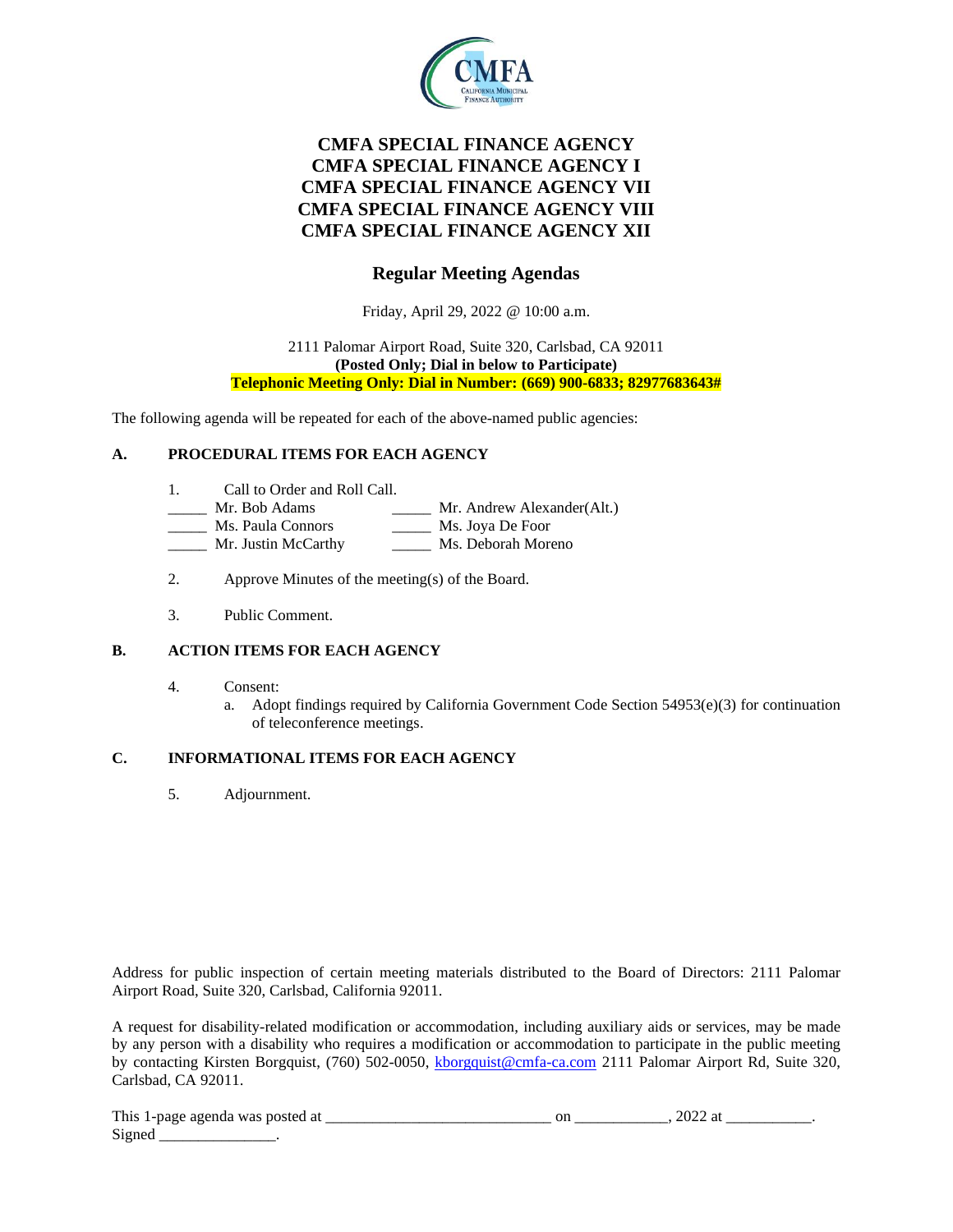

## **CALIFORNIA FOUNDATION FOR STRONGER COMMUNITIES**

## **Regular Meeting Agenda**

Friday, April 29, 2022 @ 10:00 a.m.

2111 Palomar Airport Road, Suite 320, Carlsbad, CA 92011 **(Posted Only; Dial in below to Participate) Telephonic Meeting Only: Dial in Number: (669) 900-6833; 82977683643#**

### **A. PROCEDURAL ITEMS FOR THE CFSC**

- 1. Call to Order and Roll Call.<br>
<u>\_\_\_\_\_\_</u> Mr. Bob Adams
	- \_\_\_\_ Mr. Andrew Alexander (Alt.)<br>\_\_\_ Ms. Joya De Foor \_\_\_\_\_ Ms. Paula Connors \_\_\_\_\_ Mr. Justin McCarthy \_\_\_\_\_ Ms. Deborah Moreno
- 2. Approve Minutes of the meeting(s) of the Board on April 8, 2022.
- 3. Public Comment.

### **B. ACTION ITEMS FOR THE CFSC**

- 4. Consent:
	- a. Adopt findings required by California Government Code Section 54953(e)(3) for continuation of teleconference meetings.
- 5. Discuss and Approve Charitable Donation Recipients.

### **C. INFORMATIONAL ITEMS FOR THE CFSC**

- 6. Administrative Issues. a. Executive Director Report
- 7. Adjournment.

Address for public inspection of certain meeting materials distributed to the Board of Directors: 2111 Palomar Airport Road, Suite 320, Carlsbad, California 92011.

A request for disability-related modification or accommodation, including auxiliary aids or services, may be made by any person with a disability who requires a modification or accommodation to participate in the public meeting by contacting Kirsten Borgquist, (760) 502-0050, [kborgquist@cmfa-ca.com](mailto:kborgquist@cmfa-ca.com) 2111 Palomar Airport Rd, Suite 320, Carlsbad, CA 92011.

| This<br>$\therefore$ 1-nage agenda was posted $\therefore$ |  |  |
|------------------------------------------------------------|--|--|
|                                                            |  |  |